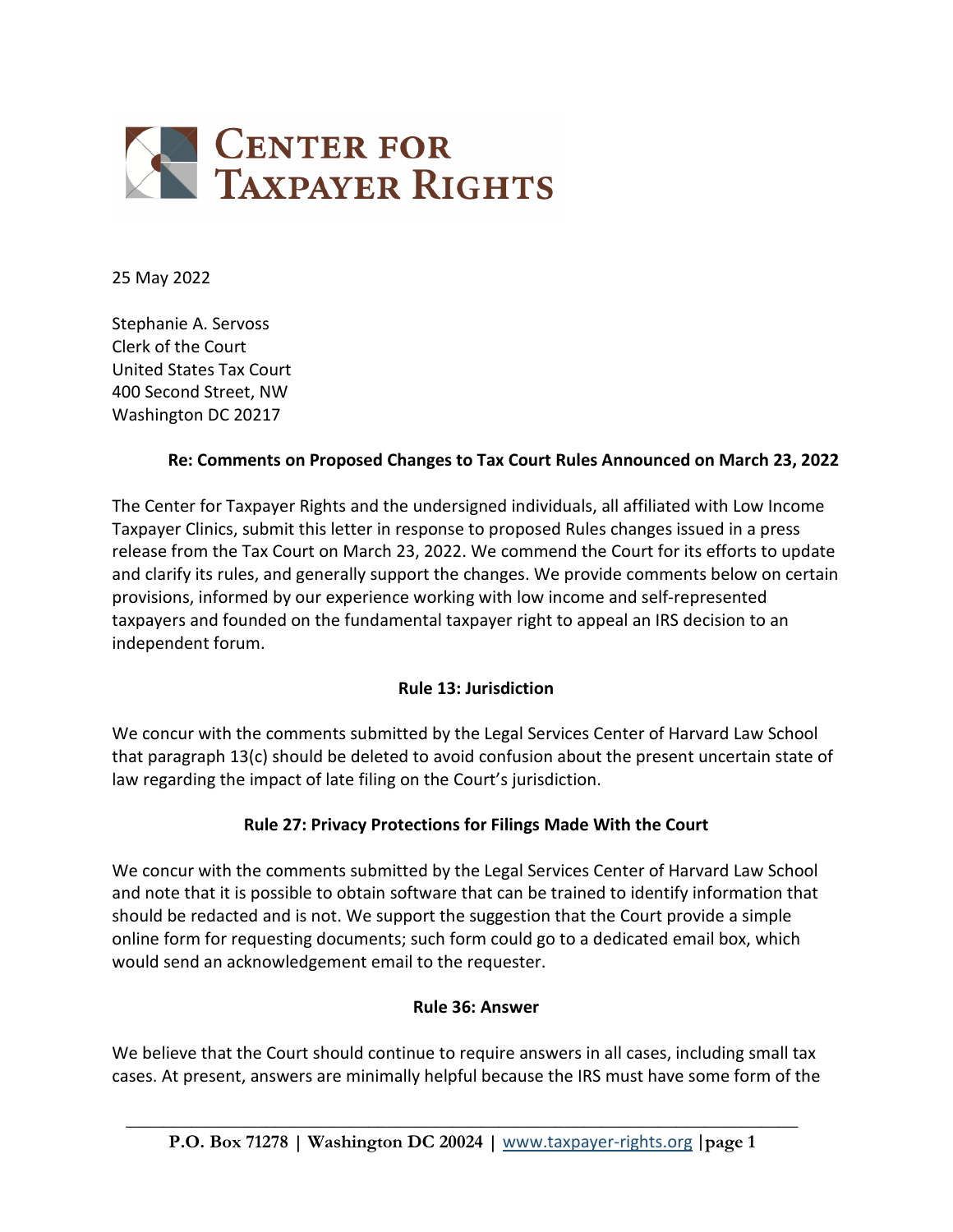administrative file in order to give meaningful answers to petitioner's material allegations. The current practice of responding "no knowledge" can be confusing to pro se taxpayers and does nothing to advance the case.

We find it difficult to believe that the IRS cannot create and staff a small, dedicated unit whose sole job is to locate and transmit administrative files to insure that Chief Counsel is able to provide a meaningful answer in Tax Court cases. Entities such as the Social Security Administration, which handles over a million formal administrative adjudications for disability and Medicare each year, manage to prepare and timely transmit such files to their Administrative Law Judges. It is no longer reasonable to accept the status quo.

As we explain in our discussion of Rule 92 below, we suggest that Rule 36 contain a requirement that the answer be submitted following a review of the administrative record. Such a requirement will force Chief Counsel and the IRS to establish a procedure whereby such record is promptly located and transmitted.

Further, we recommend that Rule 36 require the answer to include name and contact information of the assigned Appeals Officer in those cases it intends to forward to Appeals. This approach conforms with the recently release[d memorandum](https://www.taxnotes.com/tax-notes-today-federal/litigation-and-appeals/appeals-memo-outlines-steps-shrink-tax-court-case-backlog/2022/05/23/7dhxd?highlight=Appeals%20memorandum%20April%2019%202022) from the IRS Chief, Appeals, which states that Appeals officers should promptly call petitioners upon assignment of the case. Such requirements are small steps that will move the cases toward earlier settlement, may reduce the default rate in small or pro se cases, and will ensure communication between the parties while the dispute is fresh.

# **Rule 92: Identification and Certification of Administrative Record in Certain Actions**

We are very concerned that the administrative record, as maintained by the IRS in certain actions, including collection due process hearings and IRC § 6015 relief cases, is inadequate to provide a complete picture of what was submitted in the administrative procedures and what IRS personnel considered in exercising their discretion to provide relief. The record as proposed by Respondent may not be complete. Additionally, in certain circumstances a party may supplement the administrative record. We therefore applaud the Court's proposal to promulgate rules that allow for supplementing and completing the administrative record, and we urge the Court to expand upon the proposed rules. Such rules should recognize the distinct struggles that low income and pro se taxpayers face in trying to navigate IRS processes, including the inability to reach the IRS by telephone and confusing IRS correspondence and automated responses. Taxpayers may not know what information is required of them and also may not understand the significance of the administrative record for judicial review.

With respect to proposed Rule 92(a), we acknowledge the challenge of arriving at a stipulated record that can then be certified. However, we believe that requiring the Commissioner to file the certified administrative record no later than 30 days after the notice setting the case for trial is too late for advancing the case toward early settlement or resolution of at least some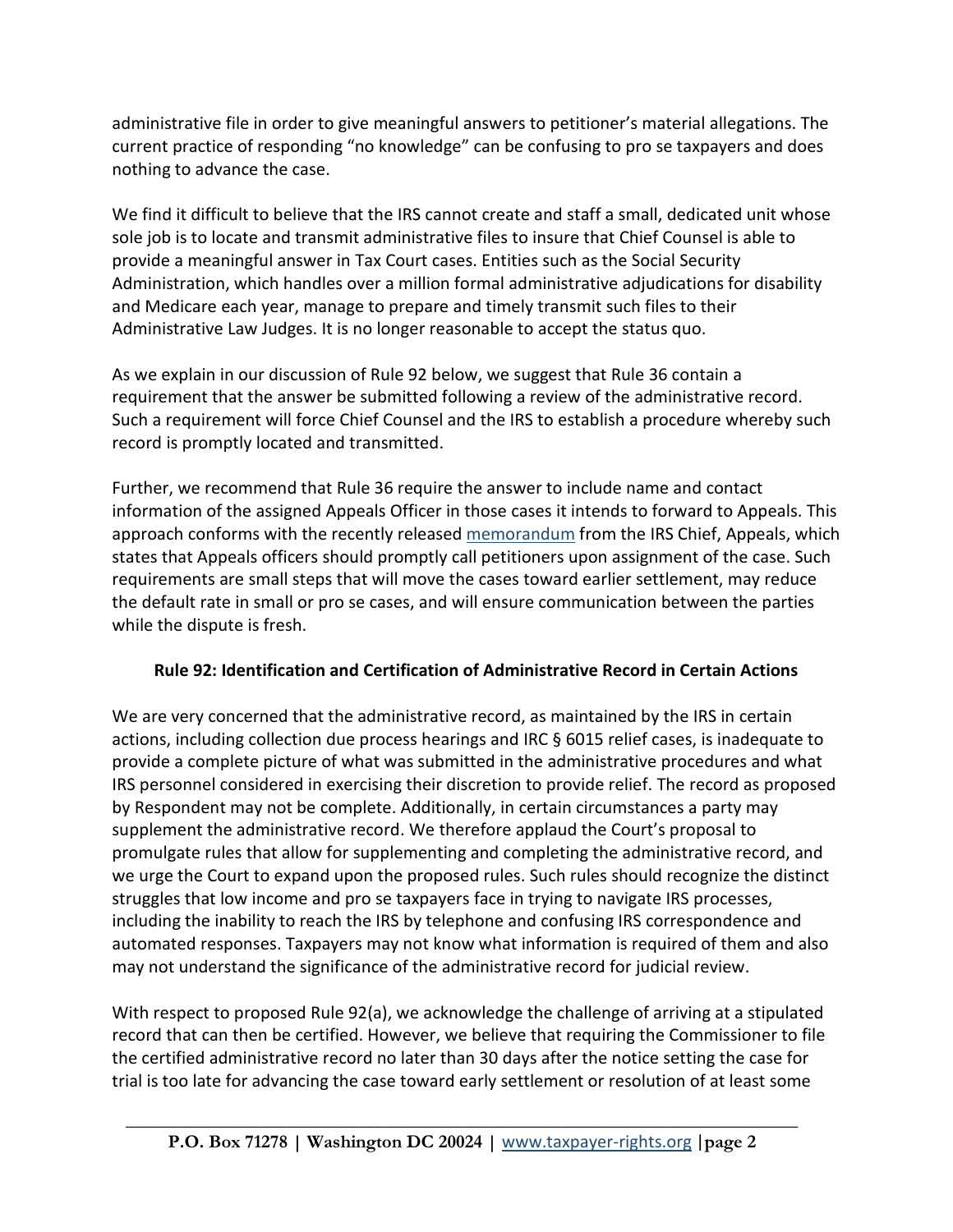issues. Disputes regarding the record and the scope of permissible supplements to the record are less likely to require continuances if the record is produced earlier in the process. As noted in our above discussion of Rule 36, the Commissioner must have some access to some form of the administrative record in order to meaningfully answer the petitioner's allegations.

In order to early identify deficiencies in the administrative record and advance early resolution of the case, we suggest Rule 92 require the Commissioner to provide the petitioner with an uncertified copy of the administrative record within 14 days of filing answer. This requirement will ensure that Commissioner has some version of the administrative record in hand when it is answering the petition, and both parties will have early opportunity to ascertain the sufficiency and completeness of the record.

We commend the Court for recognizing there will be times when the certified administrative record will need to be supplemented or completed. We recommend that proposed Rule 92(b) be divided into two separate sections of the rule. Rule 92(b) should address Motions to Supplement the Administrative Record, and Rule 92(c) should address Motions to Complete the Administrative Record. The following discussion from a recent law review article addresses the distinction between the two motions.

*First, the plaintiff could bring a "motion to complete" the administrative record with certain materials or categories of materials. This would involve arguing that the materials in question were properly a part of the administrative record—i.e., that the materials were a part of the record on which the agency based its decision. To be successful, the plaintiff would need to overcome the presumption of regularity, which requires a showing of "clear evidence to the contrary." Such proof would include direct evidence that an agency decisionmaker considered the material question or a showing that the agency relied on an erroneous definition of the administrative record in compiling it. A successful motion to complete the administrative record results in a court order that the agency certify a new record including specified materials or categories of materials.*

*Second, the plaintiff could bring a "motion to supplement" the administrative record.80 This would involve arguing that even if the materials in question are not properly considered part of the administrative record (i.e., because they were not before the agency during the decision-making process), the materials fall within a recognized exception to the record rule such that the lower court should consider them.81 Courts have recognized various exceptions to the record rule where informal agency action is at issue, including where: (1) the plaintiff makes a showing of bad faith or improper behavior; (2) the agency failed to consider relevant factors; (3) background information is necessary to help the court understand a technical issue; and (4) the record is so incomplete as to frustrate judicial review. These circumstances may also justify discovery. As a rule, the exceptions to the record rule are narrowly applied.*

*The completion/supplementation dichotomy is a straightforward way of characterizing disputes over an administrative record's contents. It allows for a distinction between materials that should be considered because they were properly*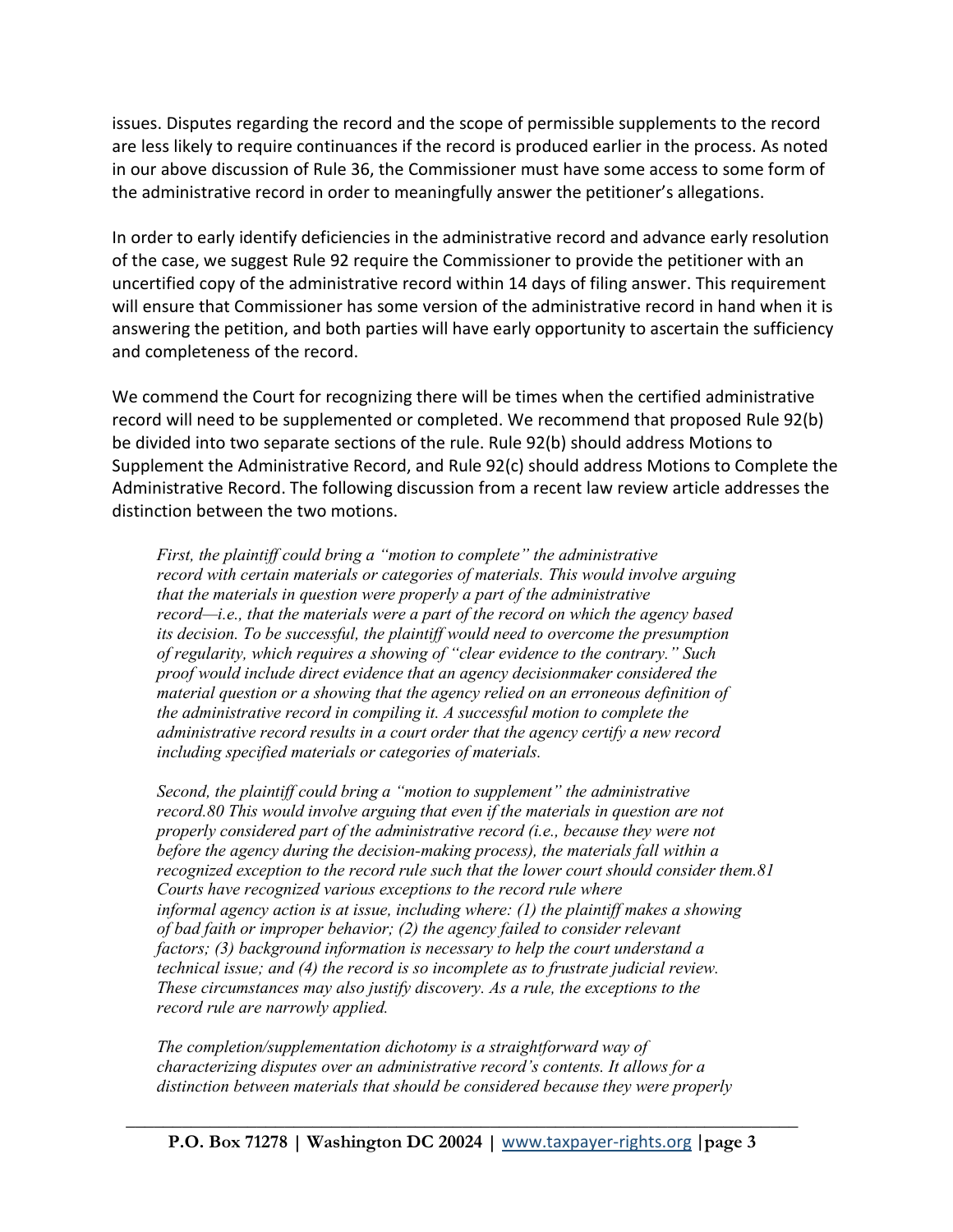*a part of the administrative record from the beginning (in the case of completion) and materials that are not properly part of the record but may be considered nonetheless (in the case of supplementation). However, I should note that although the mechanisms and process for disputing an administrative record are generally consistent, this vernacular is not consistently used, as some courts and commentators have lamented. This terminological inconsistency serves as a bit of an appetizer for the broader confusion regarding what an agency is obliged to include in the administrative record for informal agency action. [1](#page-3-0)*

In current paragraph 92(c) (renumbered 92(d) if the preceding recommendation is adopted), we suggest a parenthetical be added to make clear that the administrative record includes material recorded in electronic case management systems. This could be accomplished by adding "(including electronic case management system records)" after the words "all materials." Finally, we suggest the prefatory clause in paragraph 92(e) is unnecessary. It is clear from the remaining language that the purpose of this paragraph is to provide the Court with discretion to apply the procedure to deficiency cases.

## **Rule 152: Brief of an Amicus Curiae**

We applaud the Court's recognition of the important role amicus curiae briefs may play, especially where cases involve pro se litigants that may result in precedential rulings. We concur with the Legal Services Center of Harvard Law School's comments in this regard. We also suggest that the Court consider establishing some method of making the request for an amicus public. This could entail maintaining a panel of representatives available for such assignments, or maintaining a page on the Court's website where designated orders requesting amicus briefs in a case could be separately posted and reviewed. The [LITC Support Center,](https://www.litcsupportcenter.org/) a project of the Center for Taxpayer Rights, has established a pro bono panel of volunteers throughout the country, and some have signed up to assist on amicus briefs.

Thank you for affording us the opportunity to comment on these important changes. We are grateful for the Court's continued efforts toward making its doors open and accessible to all taxpayers.

Sincerely,

Vimanlle

Nina E. Olson Executive Director Center for Taxpayer Rights

<span id="page-3-0"></span><sup>&</sup>lt;sup>1</sup> Peter Constable Alter, A Record of What? The Proper Scope of a Administrative Record for Informal Agency Action, 10 U.C. Irvine L. Rev. 1045, 1057-1058 (2020) (footnotes omitted) at [https://scholarship.law.uci.edu/cgi/viewcontent.cgi?article=1447&context=ucilr.](https://scholarship.law.uci.edu/cgi/viewcontent.cgi?article=1447&context=ucilr)